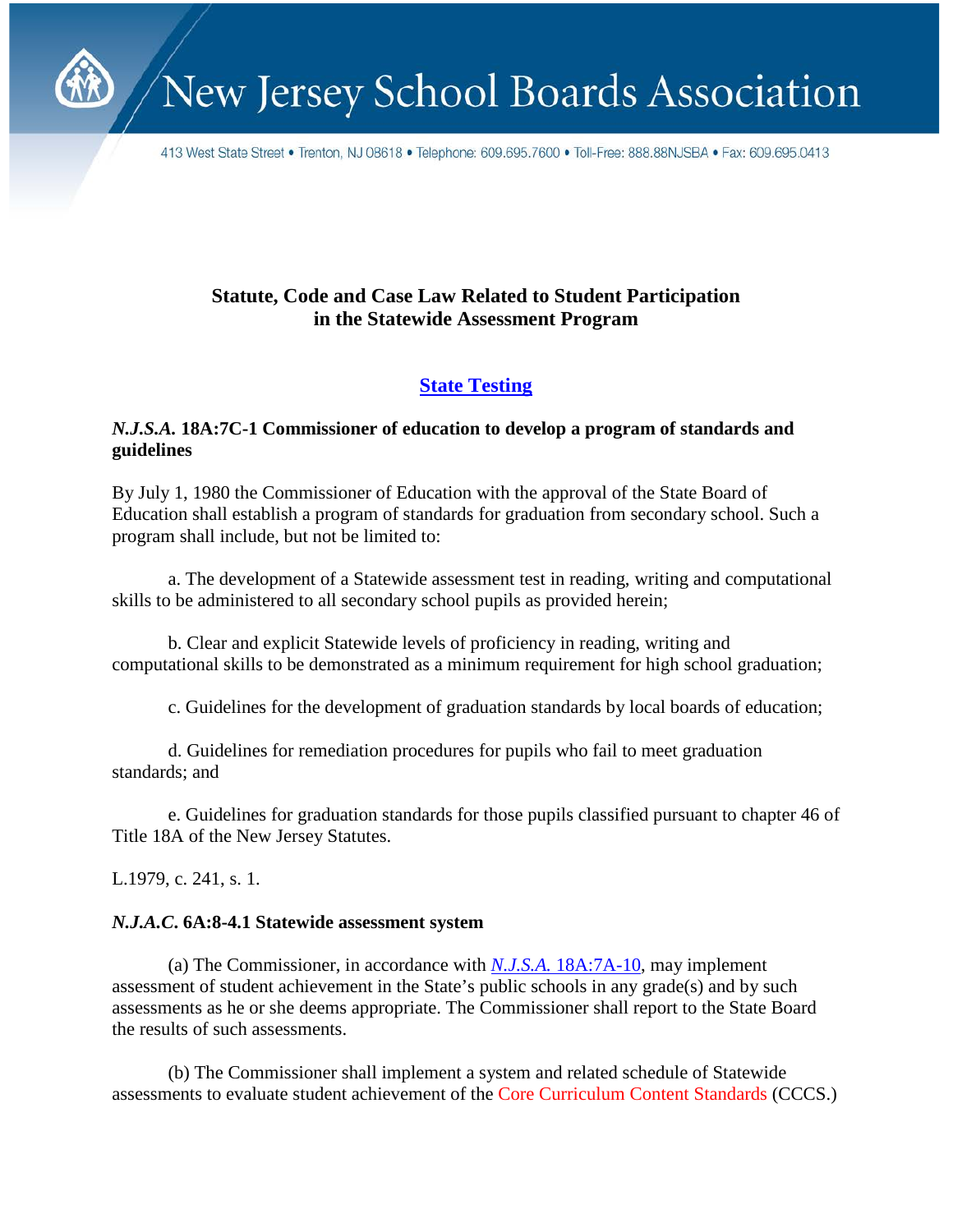1. The Commissioner, with the approval of the State Board, shall define the scope and level of student performance on Statewide assessments that demonstrate thorough understanding of the knowledge and skills delineated by the CCCS at grade levels three through 12.

2. After consultation with the Commissioner, the State Board shall establish by resolution uniform Statewide criteria defining adequate school district progress toward meeting the CCCS.

(c) District boards of education shall, according to a schedule prescribed by the Commissioner, administer the applicable Statewide assessments, including the six major components: the elementary assessment component for grades three through five; the middle school assessment component for grades six through eight, the HSPA, the AHSA and the APA for students with severe cognitive disabilities.

1. The Department shall implement the elementary component of the Statewide assessment of the CCCS consisting of the following:

i. Continued administration of mathematics and English language arts in grades three, four, and five, and of science in grade four.

2. The Department shall implement the middle school component of the Statewide assessment of the CCCS consisting of the following:

i. Continued administration of mathematics and English language arts in grades six, seven, and eight, and of science in grade eight.

3. The Department shall implement a high school assessment program component of the CCCS that assesses, at a minimum, English language arts, mathematics, and science.

(d) Pursuant to (b) and (c) above, all students at grade levels three through 12, and at any other grade(s) designated by the Commissioner pursuant to (a) above, shall take all appropriate Statewide assessments as scheduled.

1. District boards of education shall provide appropriate accommodations or modifications to the Statewide assessment system as specified by the Department for ELLs and students with disabilities as defined in *N.J.A.C.* 6A:14-1.3 or eligible under Section 504 of the Rehabilitation Act as determined by the IEP or 504 team.

i. District boards of education may administer the AHSA to ELLs in their native language, when available, and/or English, in conformance with *N.J.A.C.* 6A:8-5.1(f).

ii. District boards of education shall have the option for a first-year ELL of substituting a Department-approved language proficiency test only for the English language arts section of the elementary or middle school component of the Statewide assessment, when the student has entered the United States after July 1 of the calendar year prior to the test administration.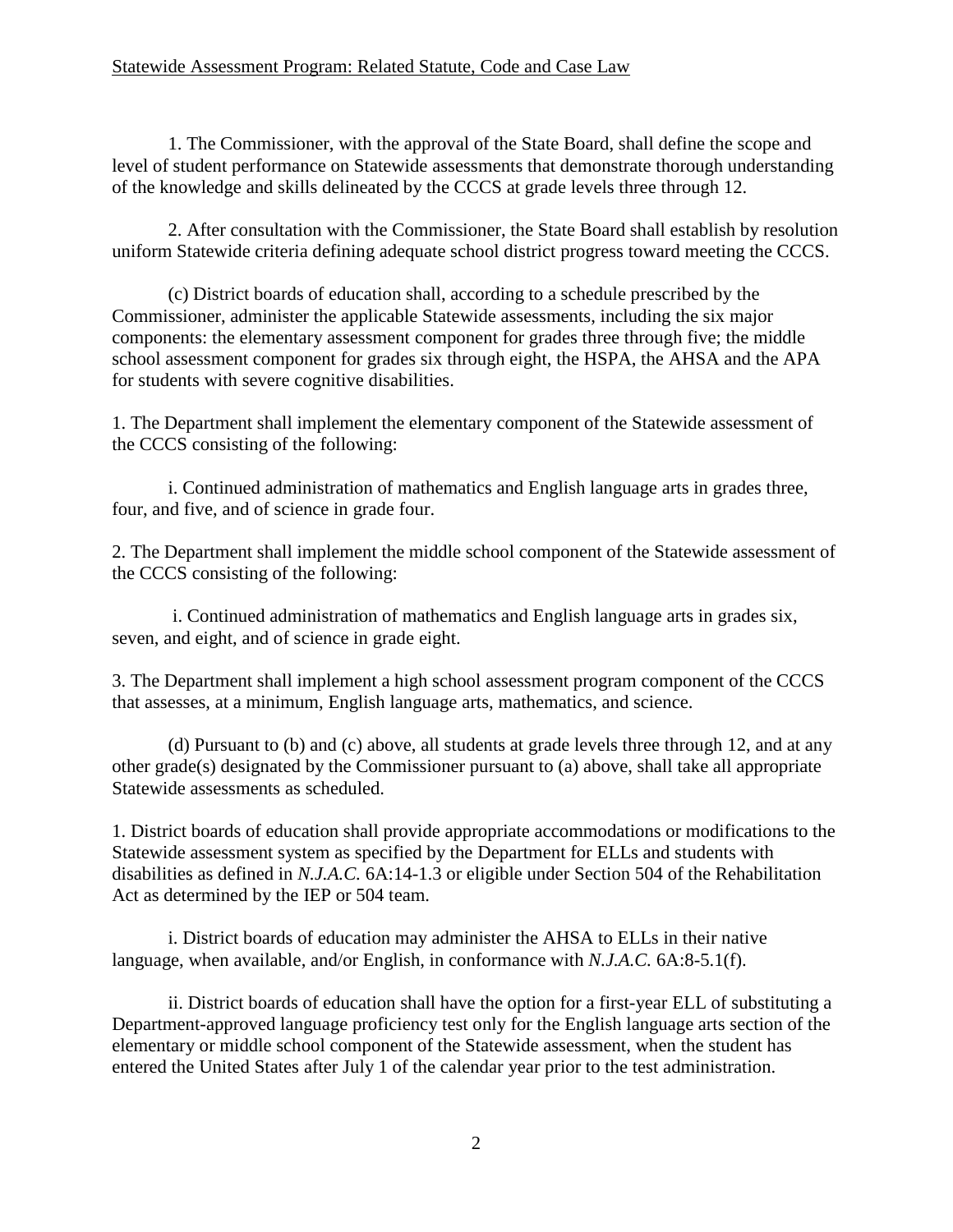2. District boards of education shall ensure students with disabilities as defined in *N.J.A.C.* 6A:14-1.3 participate in Statewide assessments in accordance with *N.J.A.C.* 6A:14-4.10.

3. At specific times prescribed by the Commissioner, district boards of education shall administer the APA to students with severe disabilities who cannot participate in other assessments due to the severity of their disabilities.

- i. The Department shall implement the APA according to the schedules in (c)1, 2, and 3 above.
- ii. The APA measures the progress of students who have been determined eligible for the APA by the IEP team in accordance with *N.J.A.C.* 6A:14-4.10

. 4. District boards of education shall administer following the 11th grade the AHSA to all students who have not demonstrated proficiency on one or more sections of the HSPA and/or to corresponding adult high school students. In implementing the AHSA process, district boards of education shall use only assessment instruments and procedures approved by the Commissioner.

(e) District boards of education shall be responsible for ensuring the security of all components of the Statewide assessment system.

# **Statutes that Permit Opt-Out from Certain School Activities**

## **Family Life Education and Medical Treatment**

## *N.J.S.A.* **18A:35-4.6. Title of act**

This act shall be known as the "Parents Rights to Conscience Act of 1979."

L.1979, c. 428, s. 1, eff. Feb. 11, 1980.

## *N.J.S.A.* **18A:35-4.7. Parent's statement of conflict with conscience**

Any child whose parent or guardian presents to the school principal a signed statement that any part of the instructions in health, family life education or sex education is in conflict with his conscience, or sincerely held moral or religious beliefs shall be excused from that portion of the course where such instruction is being given and no penalties as to credit or graduation shall result therefrom.

L.1979, c. 428, s. 2, eff. Feb. 11, 1980.

## *N.J.S.A.* **18A:35-4.8. Medical treatment or examination; objection of parent or guardian**

No pupil whose parent or guardian objects to such pupil receiving medical treatment or medical examination or physical examination shall be compelled to receive such treatment or examination; provided, however, that no objection shall be made to a physical or medical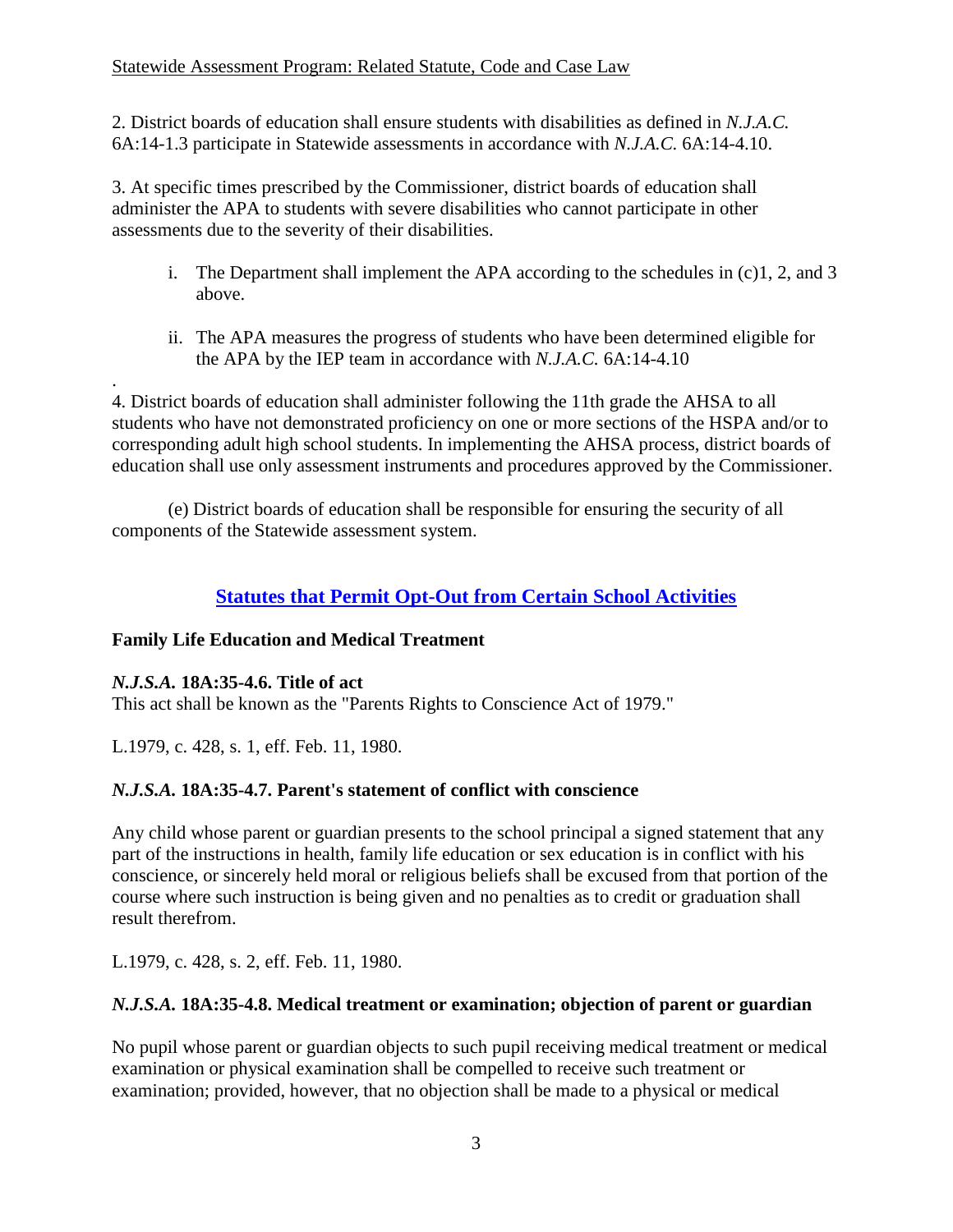examination of any physically handicapped child for the purpose of determining whether such child shall be admitted to any class or school for handicapped children or of any pupil to determine whether he is ill or infected with a communicable disease or of any person who appears to be under the influence of a drug pursuant to P.L.1971, c. 390 (C. 18A:40-4.1).

L.1979, c. 428, s. 3, eff. Feb. 11, 1980.

## **Animal Dissection**

#### *N.J.S.A.* **18A:35-4.25 Refusal to participate in certain school activities related to animal dissection, etc.**

2. a. A public school pupil from kindergarten through grade 12 may refuse to dissect, vivisect, incubate, capture or otherwise harm or destroy animals or any parts thereof as part of a course of instruction.

b. A school shall notify pupils and their parents or guardians at the beginning of each school year of the right to decline to participate in the activities enumerated in subsection a. of this section and shall authorize parents or guardians to assert the right of their children to refuse to participate in these activities. Within two weeks of the receipt of the notice, the pupils, parents or guardians shall notify the school if the right to decline participation in the enumerated activities will be exercised.

c. Any pupil who chooses to refrain from participation in or observation of a portion of a course of instruction in accordance with this section shall be offered an alternative education project for the purpose of providing the pupil with the factual knowledge, information or experience required by the course of study. A pupil may refuse to participate in an alternative education project which involves or necessitates any harmful use of an animal or animal parts.

d. A pupil shall not be discriminated against, in grading or in any other manner, based upon a decision to exercise the rights afforded pursuant to this act.

L.2005,c.266,s.2.

# **Student Information**

### *N.J.S.A.* **18A:36-34. School surveys, certain, parental consent required before administration**

1. a. Unless a school district receives prior written informed consent from a student's parent or legal guardian and provides for a copy of the document to be available for viewing at convenient locations and time periods, the school district shall not administer to a student any academic or nonacademic survey, assessment, analysis or evaluation which reveals information concerning:

(1) political affiliations;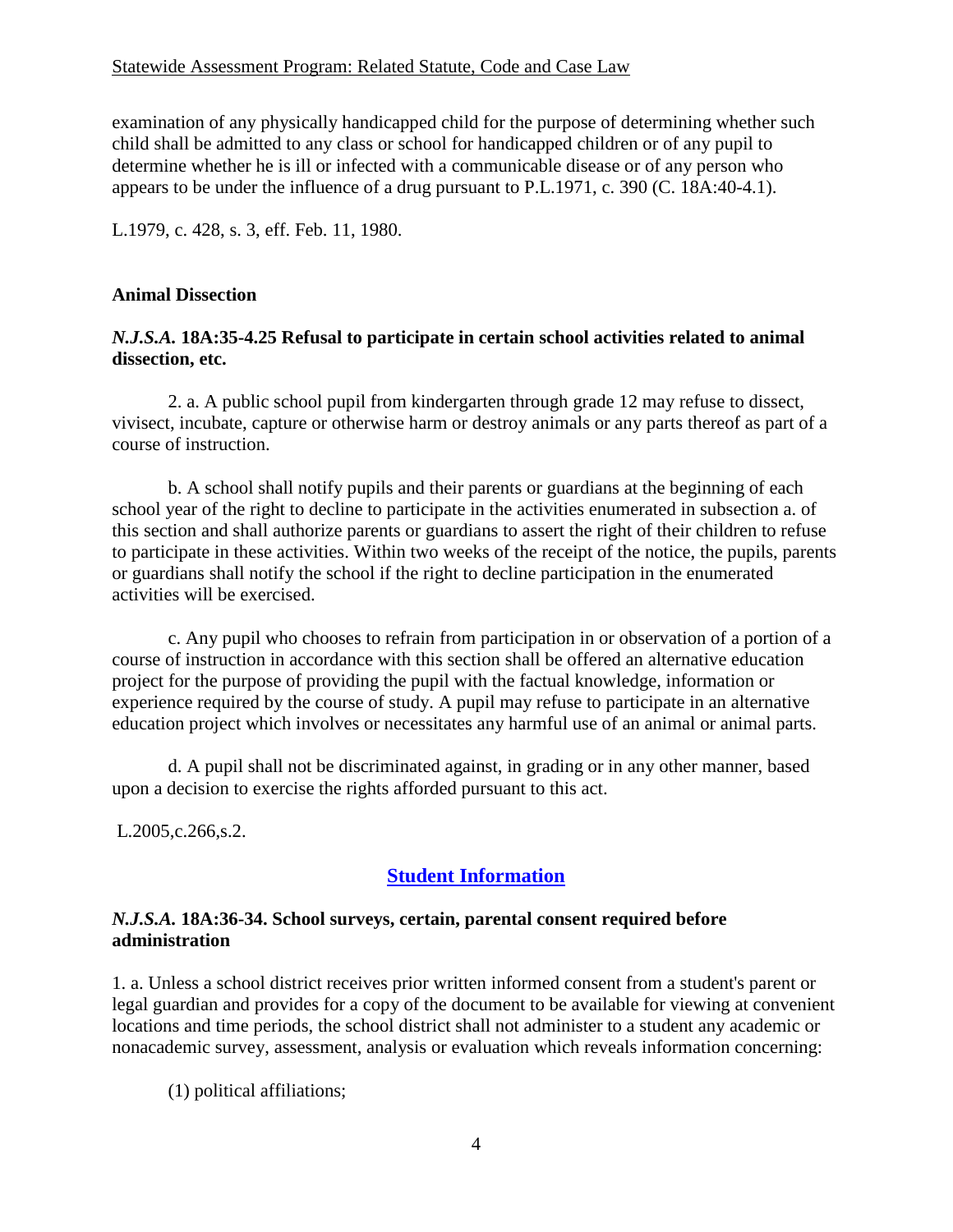(2) mental and psychological problems potentially embarrassing to the student or the student's family;

(3) sexual behavior and attitudes;

(4) illegal, anti-social, self-incriminating and demeaning behavior;

(5) critical appraisals of other individuals with whom a respondent has a close family relationship;

(6) legally recognized privileged or analogous relationships, such as those of lawyers, physicians, and ministers;

(7) income, other than that required by law to determine eligibility for participation in a program or for receiving financial assistance under a program; or

(8) social security number.

b. The school district shall request prior written informed consent at least two weeks prior to the administration of the survey, assessment, analysis or evaluation.

c. A student shall not participate in any survey, assessment, analysis or evaluation that concerns the issues listed in subsection a. of this section unless the school district has obtained prior written informed consent from that student's parent or guardian.

d. A school district that violates the provisions of this act shall be subject to such monetary penalties as determined by the commissioner.

L.2001,c.364.

#### *N.J.S.A.* **18A:36-35 Disclosure of certain student information on Internet prohibited without parental consent.**

1. The board of education of each school district and the board of trustees of each charter school that establishes an Internet web site, shall not disclose on that web site any personally identifiable information about a student without receiving prior written consent from the student's parent or guardian on a form developed by the Department of Education. The written consent form shall contain a statement concerning the potential dangers of personally identifiable information about individual students on the Internet.

As used in this act, "personally identifiable information" means student names, student photos, student addresses, student e-mail addresses, student phone numbers, and locations and times of class trips.

L.2001,c.402,s.1.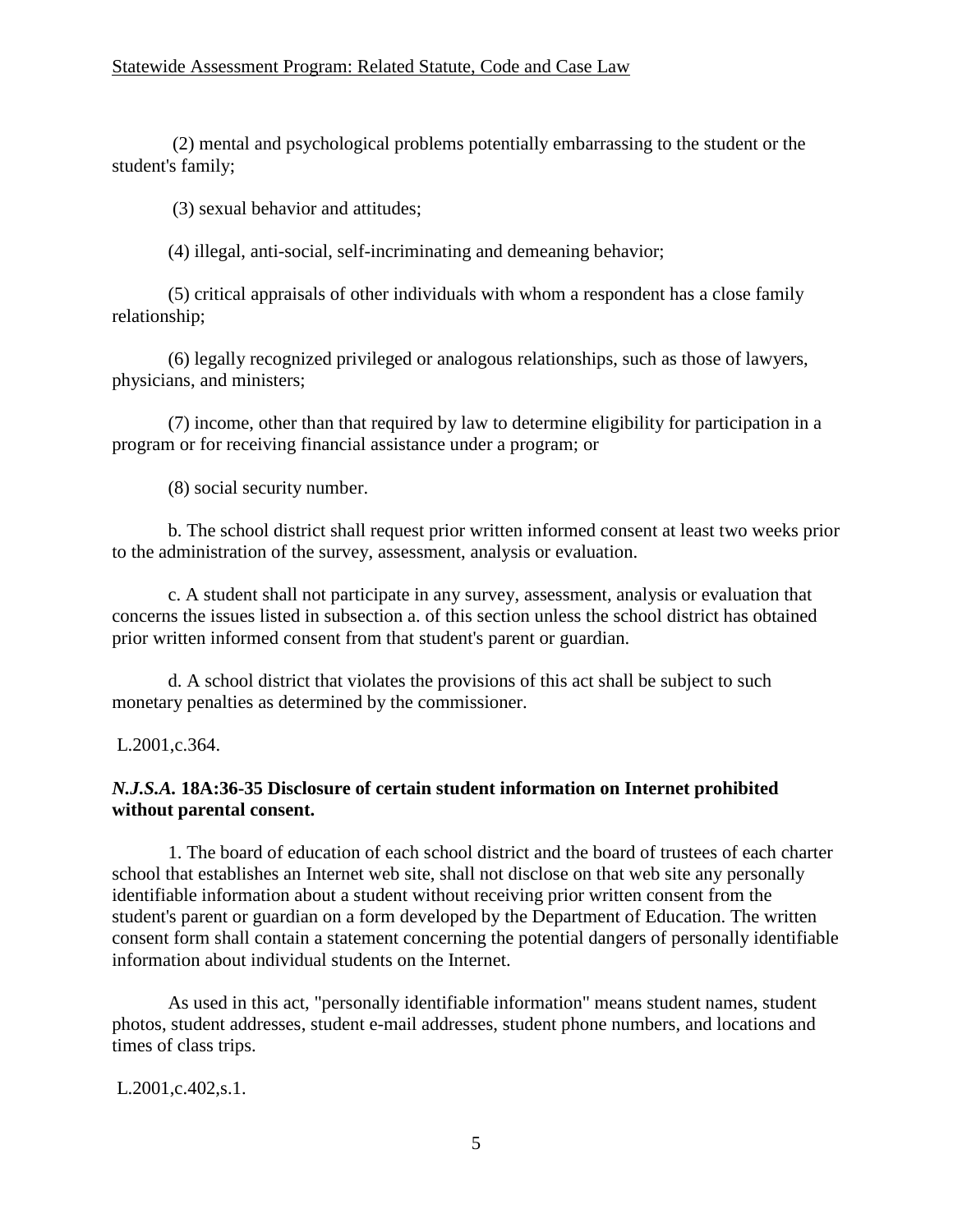#### *N.J.S.A.* **18A:36-36 Pupil information, certain, classroom materials; rules.**

1. a. A pupil in a public school shall not be required to supply information regarding the pupil's race, ethnicity, migrant status or economically disadvantaged status on any materials distributed in class.

b. Materials distributed to a pupil in a public school shall not include any obvious indicators of the pupil's race, ethnicity, migrant status or economically disadvantaged status; except that the school district may use identification numbers or other methods of identification after the collection of the materials

c. The State Board of Education shall promulgate rules pursuant to the "Administrative Procedure Act," P.L.1968, c.410 (C.52:14B-1 *et seq*.), to effectuate the provisions of this act.

L.2002,c.92,s.1.

*N.J.S.A.* **18A:36-19.1. Military recruitment in public schools** Local school districts in New Jersey are directed to establish policies which would provide military recruiters the same access to school facilities and student information directories that is provided to educational and occupational recruiters pursuant to regulations adopted by the State Board of Education pursuant to the "Administrative Procedure Act," P.L. 1968, c. 410 (C. 52:14B-1 et seq.). These regulations shall be adopted within 180 days of the effective date of this act. The policies should be consistent with State and federal right to privacy laws.

L. 1985, c. 51, s. 1, eff. Feb. 21, 1985.

## **Immunization**

### *N.J.S.A.* **26:1A-9. Force and effect of Code; enforcement; local regulations**

The provisions of the State Sanitary Code shall have the force and effect of law. Such code shall be observed throughout the State and shall be enforced by each local board of health, the local police authorities and other enforcement agencies. Nothing herein contained however shall be deemed to limit the right of any local board of health to adopt such ordinances, rules and regulations, as, in its opinion, may be necessary for the particular locality under its jurisdiction; but such ordinances, rules and regulations shall not be in conflict with the laws of this State or the provisions of the State Sanitary Code, except, however, that such ordinances, rules and regulations may be more restrictive than the provisions of the State Sanitary Code. Every person organization or board of education having control of any public or private school in this State shall insure compliance with the State Sanitary Code as it pertains to the immunization against disease of children attending or having the right to attend such school, including any provision of the code which prohibits attendance by a child who has not been immunized.

L.1947, c. 177, p. 796, s. 9. Amended by L.1974, c. 150, s. 2, eff. Nov. 11, 1974.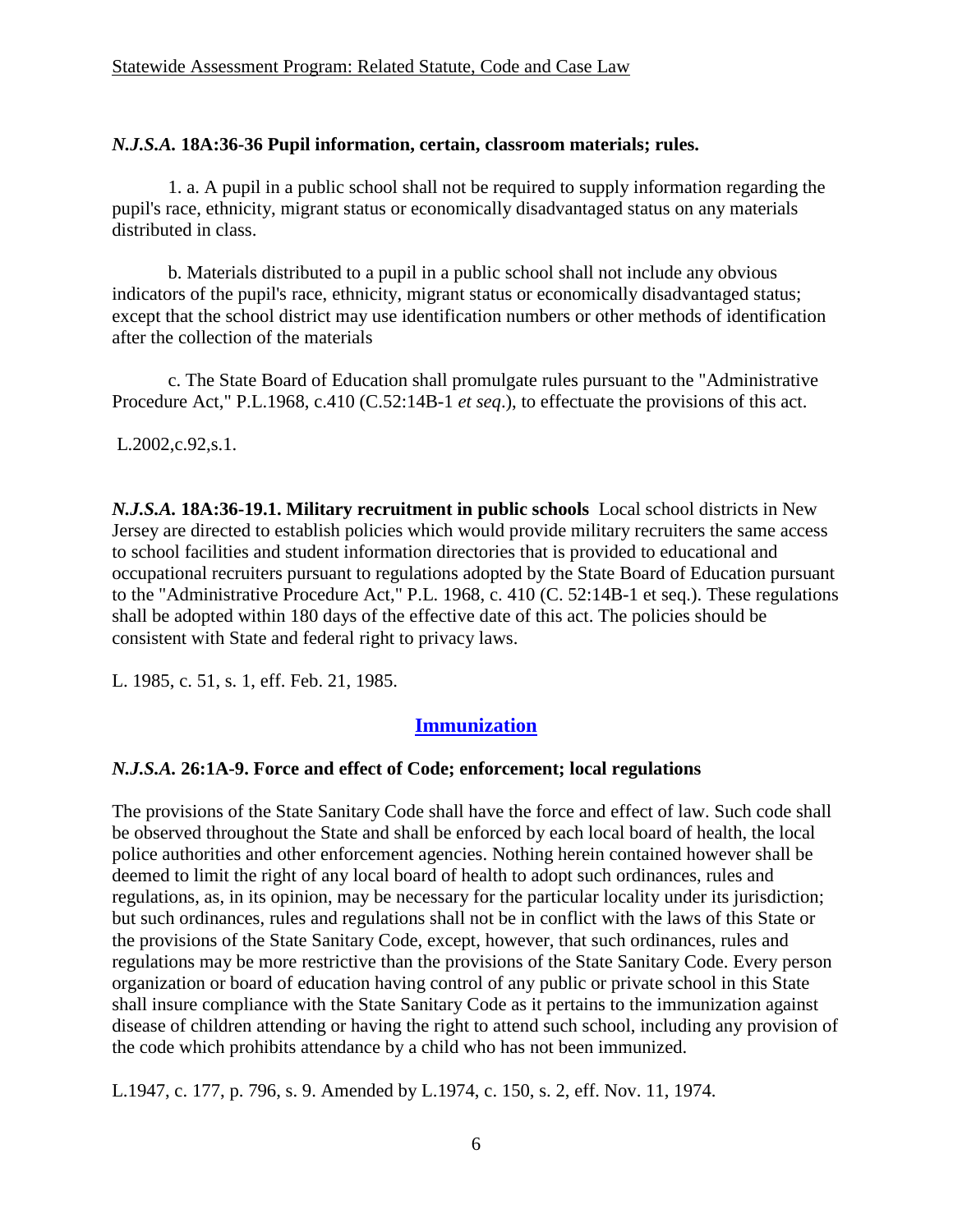## *N.J.S.A.* **26:1A-9.1. Exemption for pupils from mandatory immunization; interference with religious rights; suspension**

Provisions in the State Sanitary Code in implementation of this act shall provide for exemption for pupils from mandatory immunization if the parent or guardian of the pupil objects thereto in a written statement signed by the parent or guardian upon the ground that the proposed immunization interferes with the free exercise of the pupil's religious rights. This exemption may be suspended by the State Commissioner of Health during the existence of an emergency as determined by the State Commissioner of Health.

L.1974, c. 150, s. 6, eff. Nov. 11, 1974.

## *N.J.A.C.* **8:57-4.2 Proof of immunization**

A principal, director or other person in charge of a school, preschool, or child care facility shall not knowingly admit or retain any child whose parent or guardian has not submitted acceptable evidence of the child's immunization, according to the schedules specified in this subchapter. Exemptions to this requirement are identified at *N.J.A.C.* 8:57-4.3 and 4.4.

## *N.J.A.C.* **8:57-4.3 Medical exemptions**

(a) A child shall not be required to have any specific immunization(s) which are medically contraindicated.

(b) A written statement submitted to the school, preschool, or child care center from a physician licensed to practice medicine or osteopathy or an advanced practice nurse (certified registered nurse practitioner or clinical nurse specialist) in any jurisdiction of the United States indicating that an immunization is medically contraindicated for a specific period of time, and the reason(s) for the medical contraindication, based upon valid medical reasons as enumerated by the Advisory Committee on Immunization Practices (ACIP) of the United States Public Health Service or the American Academy of Pediatrics (AAP) guidelines, will exempt a pupil from the specific immunization requirement for the stated period of time.

1. The guidelines identified in (b) above are available as follows:

i. Advisory Committee on Immunization Practices, U.S. Public Health Service, Centers for Disease Control and Prevention, Atlanta, GA 30333; and

ii. American Academy of Pediatrics, Committee on Infectious Diseases, PO Box 927, Elk Grove, IL 60009-0927.

(c) The physician's or an advanced practice nurse's (certified registered nurse practitioner or clinical nurse specialist) statement shall be retained as part of the child's immunization record and shall be reviewed annually by the school, preschool, or child care facility. When the child's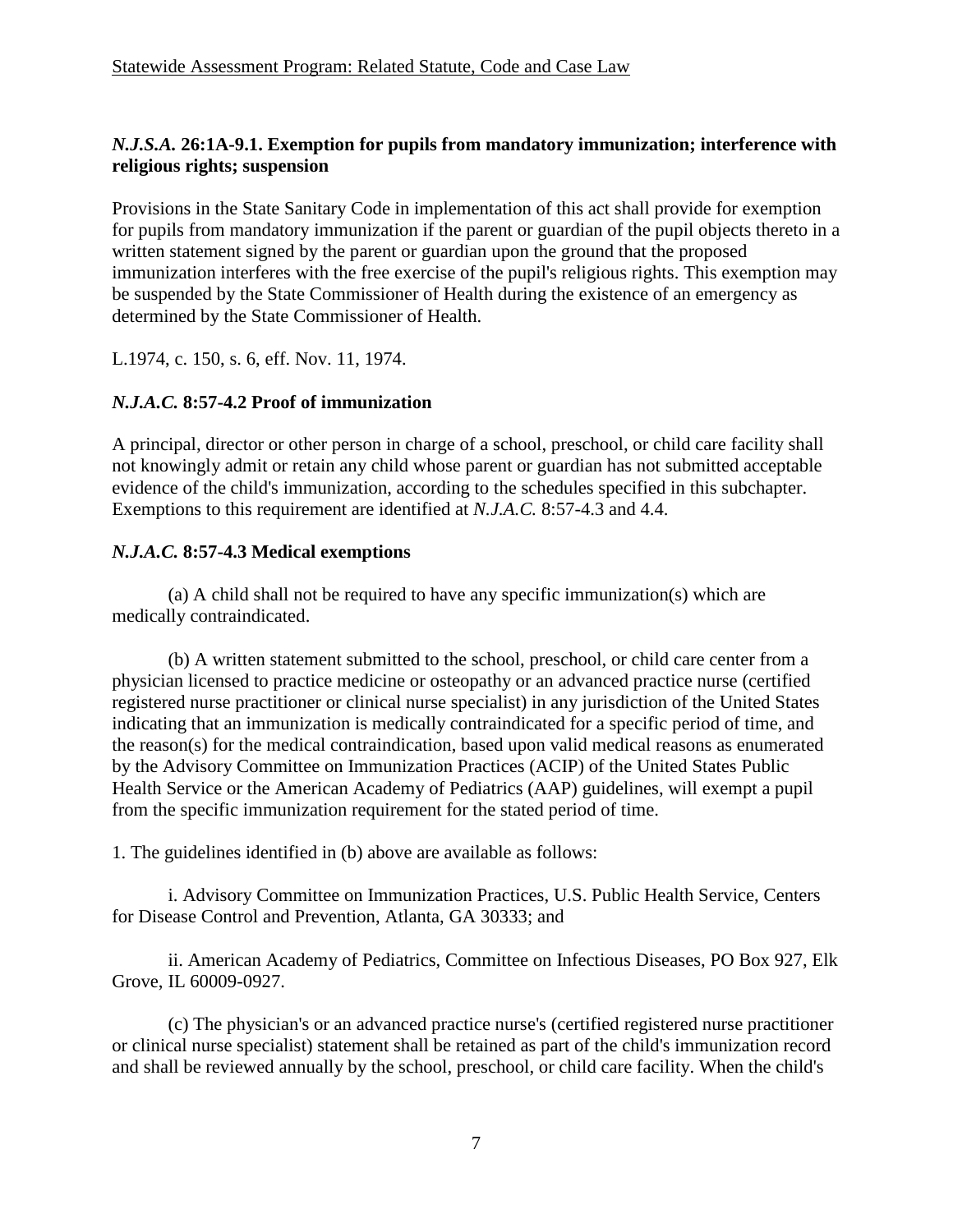medical condition permits immunization, this exemption shall thereupon terminate and the child shall be required to obtain the immunization(s) from which he or she has been exempted.

(d) Those children with medical exemptions to receiving specific immunizations may be excluded from the school, preschool, or child care facility during a vaccine-preventable disease outbreak or threatened outbreak as determined by the Commissioner, Department of Health and Senior Services or his or her designee.

(e) As provided by *N.J.S.A.* 26:4-6, "Any body having control of a school may, on account of the prevalence of any communicable disease, or to prevent the spread of communicable diseases, prohibit the attendance of any teacher or pupil of any school under their control and specify the time during which the teacher or scholar shall remain away from school." The Department of Health and Senior Services shall provide guidance to the school of the appropriateness of any such prohibition. All schools are required to comply with the provisions of *N.J.A.C.* 8:61-1.1 regarding attendance at school by pupils or adults infected by Human Immunodeficiency Virus (HIV).

#### *N.J.S.A.* **8:57-4.4 Religious exemptions**

(a) Each school, preschool, or child care center shall exempt a child from mandatory immunization if the child's parent or guardian submits to the school, preschool, or child care center a written, signed statement requesting an exemption, pursuant to the requirements for religious exemption established at *N.J.S.A.* 26:1A-9.1, on "the ground that the . . . immunization interferes with the free exercise of the pupil's religious rights."

1. The school, preschool, or child care center shall be prohibited from exempting a child from mandatory immunization on the sole basis of a moral or philosophical objection to immunization.

(b) Religious affiliated schools or child care centers shall have the authority to withhold or grant a religious exemption from the required immunization for pupils entering or attending their institutions without challenge by any secular health authority.

(c) Each school, preschool, or child care center shall retain a copy of the written statement set forth in (a) above in the child's immunization record.

(d) A school, preschool, or child care center may exclude children with religious exemptions from receiving immunizing agents from the school, preschool, or child care center during a vaccine-preventable disease outbreak or threatened outbreak as determined by the Commissioner, Department of Health and Senior Services, or his or her designee.

(e) As provided by *N.J.S.A.* 26:4-6, "Any body having control of a school may, on account of the prevalence of any communicable disease, or to prevent the spread of communicable diseases, prohibit the attendance of any teacher or pupil of any school under their control and specify the time during which the teacher or scholar shall remain away from school."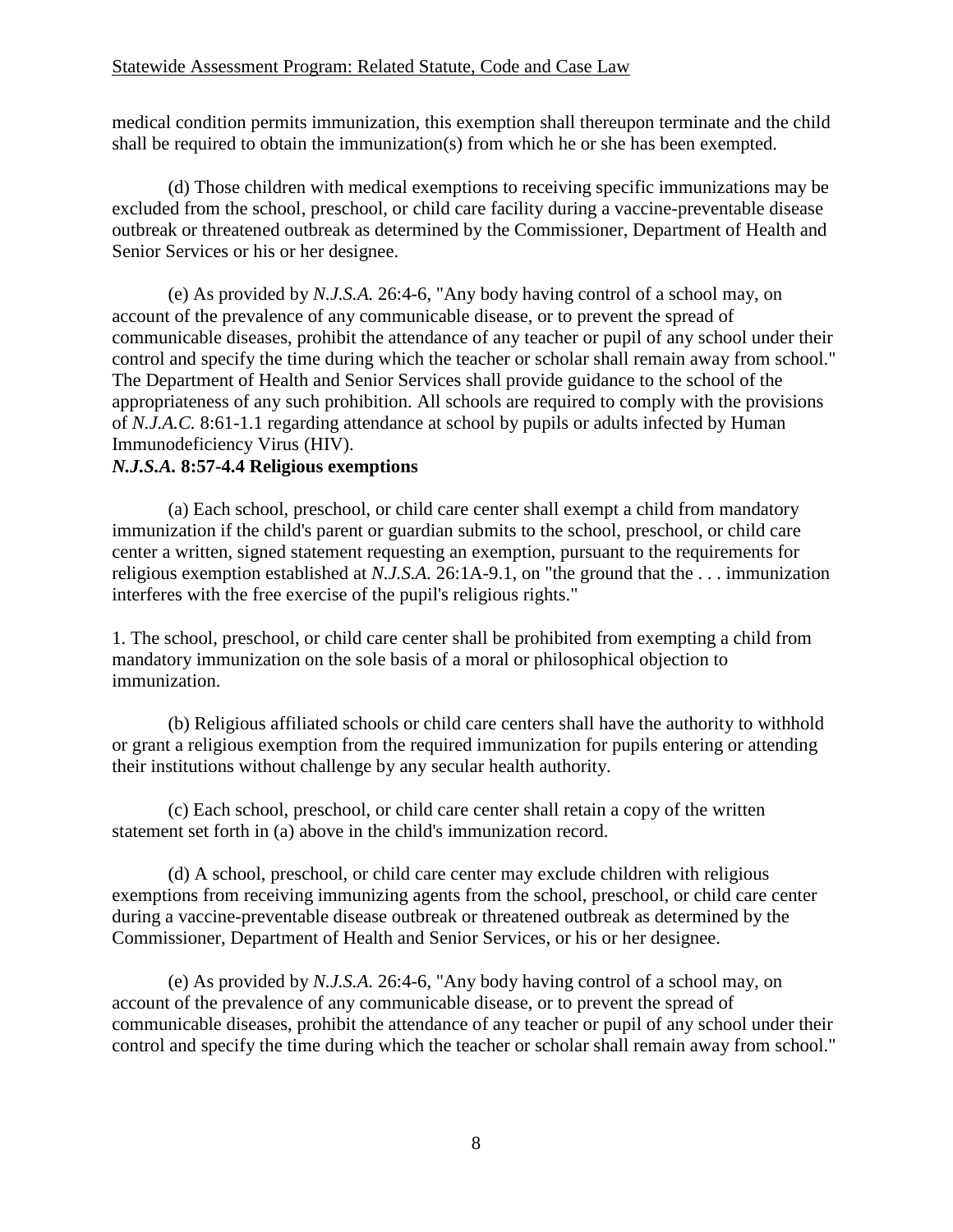1. The Department of Health and Senior Services shall provide guidance to the school on the appropriateness of any such prohibition.

2. All schools are required to comply with the provisions of *N.J.A.C.* 8:61-2.1 regarding attendance at school by pupils or adults infected by Human Immunodeficiency Virus (HIV).

(f) Those children enrolled in school, preschool, or child care centers before September 1, 1991, and who have previously been granted a religious exemption, shall not be required to reapply for a new religious exemption under *N.J.A.C.* 8:57-4.4(a).

## **Student Discipline**

### *N.J.S.A.* **18A:37-1 Submission of pupils to authority**

Pupils in the public schools shall comply with the rules established in pursuance of law for the government of such schools, pursue the prescribed course of study and submit to the authority of the teachers and others in authority over them.

### L.1967, c.271.

### **18A:37-2 Causes for suspension, expulsion of pupils.**

18A:37-2. Any pupil who is guilty of continued and willful disobedience, or of open defiance of the authority of any teacher or person having authority over him, or of the habitual use of profanity or of obscene language, or who shall cut, deface or otherwise injure any school property, shall be liable to punishment and to suspension or expulsion from school.

Conduct which shall constitute good cause for suspension or expulsion of a pupil guilty of such conduct shall include, but not be limited to, any of the following:

a. Continued and willful disobedience;

b. Open defiance of the authority of any teacher or person, having authority over him;

c. Conduct of such character as to constitute a continuing danger to the physical wellbeing of other pupils;

d. Physical assault upon another pupil;

e. Taking, or attempting to take, personal property or money from another pupil, or from his presence, by means of force or fear;

f. Willfully causing, or attempting to cause, substantial damage to school property;

g. Participation in an unauthorized occupancy by any group of pupils or others of any part of any school or other building owned by any school district, and failure to leave such school or other facility promptly after having been directed to do so by the principal or other person then in charge of such building or facility;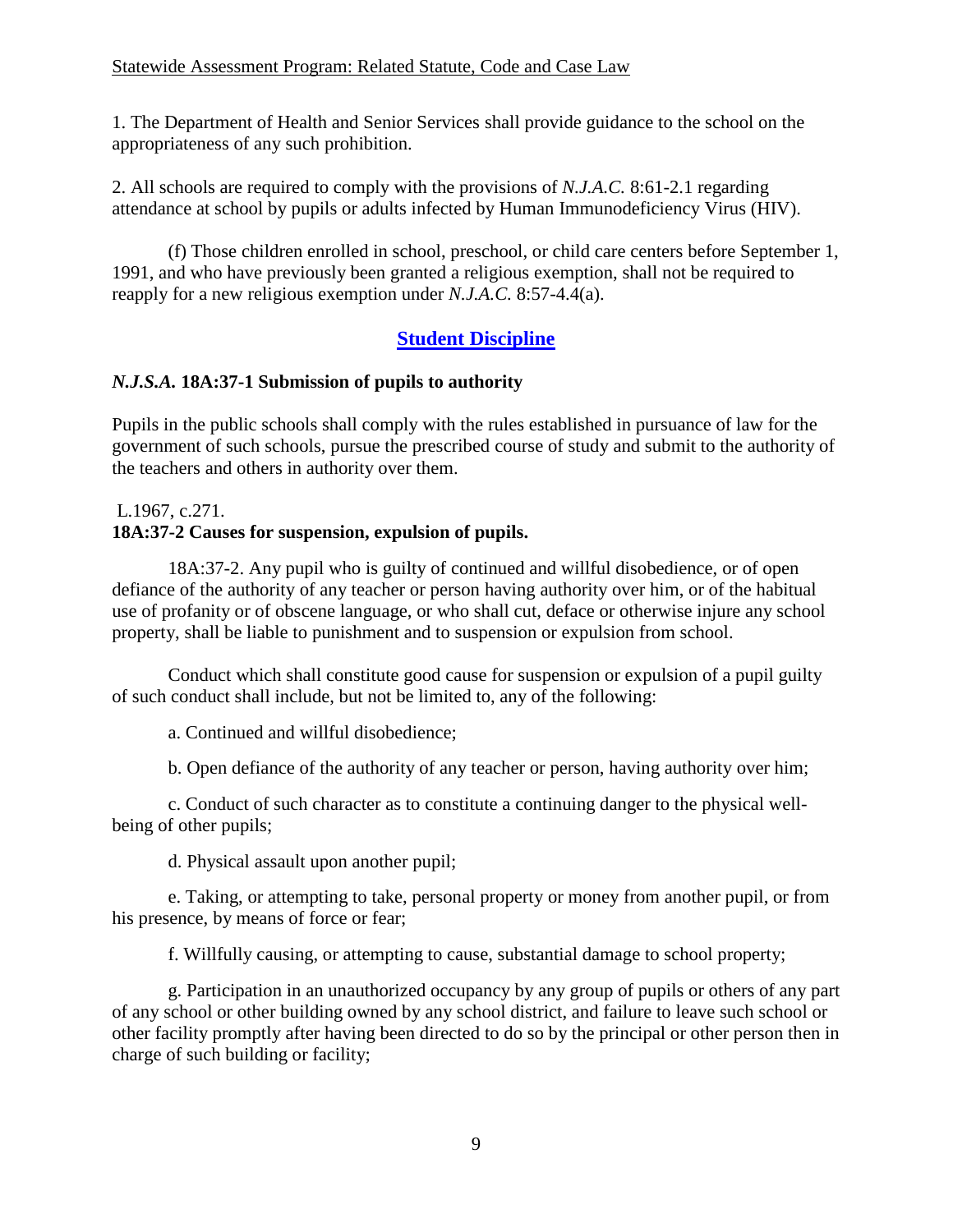h. Incitement which is intended to and does result in unauthorized occupation by any group of pupils or others of any part of a school or other facility owned by any school district;

i. Incitement which is intended to and does result in truancy by other pupils;

j. Knowing possession or knowing consumption without legal authority of alcoholic beverages or controlled dangerous substances on school premises, or being under the influence of intoxicating liquor or controlled dangerous substances while on school premises; and

k. Harassment, intimidation, or bullying.

amended 1969, c.156; 1979, c.189, s.1; 1981, c.59, s.1; 2010, c.122, s.10.

# **School Ethics Act – Code of Ethics for School Board Members**

## *N.J.S.A.* **18A:12-24.1 Code of Ethics for School Board Members.**

5. A school board member shall abide by the following Code of Ethics for School Board Members:

a. I will uphold and enforce all laws, rules and regulations of the State Board of Education, and court orders pertaining to schools. Desired changes shall be brought about only through legal and ethical procedures.

b. I will make decisions in terms of the educational welfare of children and will seek to develop and maintain public schools that meet the individual needs of all children regardless of their ability, race, creed, sex, or social standing.

c. I will confine my board action to policy making, planning, and appraisal, and I will help to frame policies and plans only after the board has consulted those who will be affected by them.

d. I will carry out my responsibility, not to administer the schools, but, together with my fellow board members, to see that they are well run.

e. I will recognize that authority rests with the board of education and will make no personal promises nor take any private action that may compromise the board.

f. I will refuse to surrender my independent judgment to special interest or partisan political groups or to use the schools for personal gain or for the gain of friends.

g. I will hold confidential all matters pertaining to the schools which, if disclosed, would needlessly injure individuals or the schools. In all other matters, I will provide accurate information and, in concert with my fellow board members, interpret to the staff the aspirations of the community for its school.

h. I will vote to appoint the best qualified personnel available after consideration of the recommendation of the chief administrative officer.

i. I will support and protect school personnel in proper performance of their duties.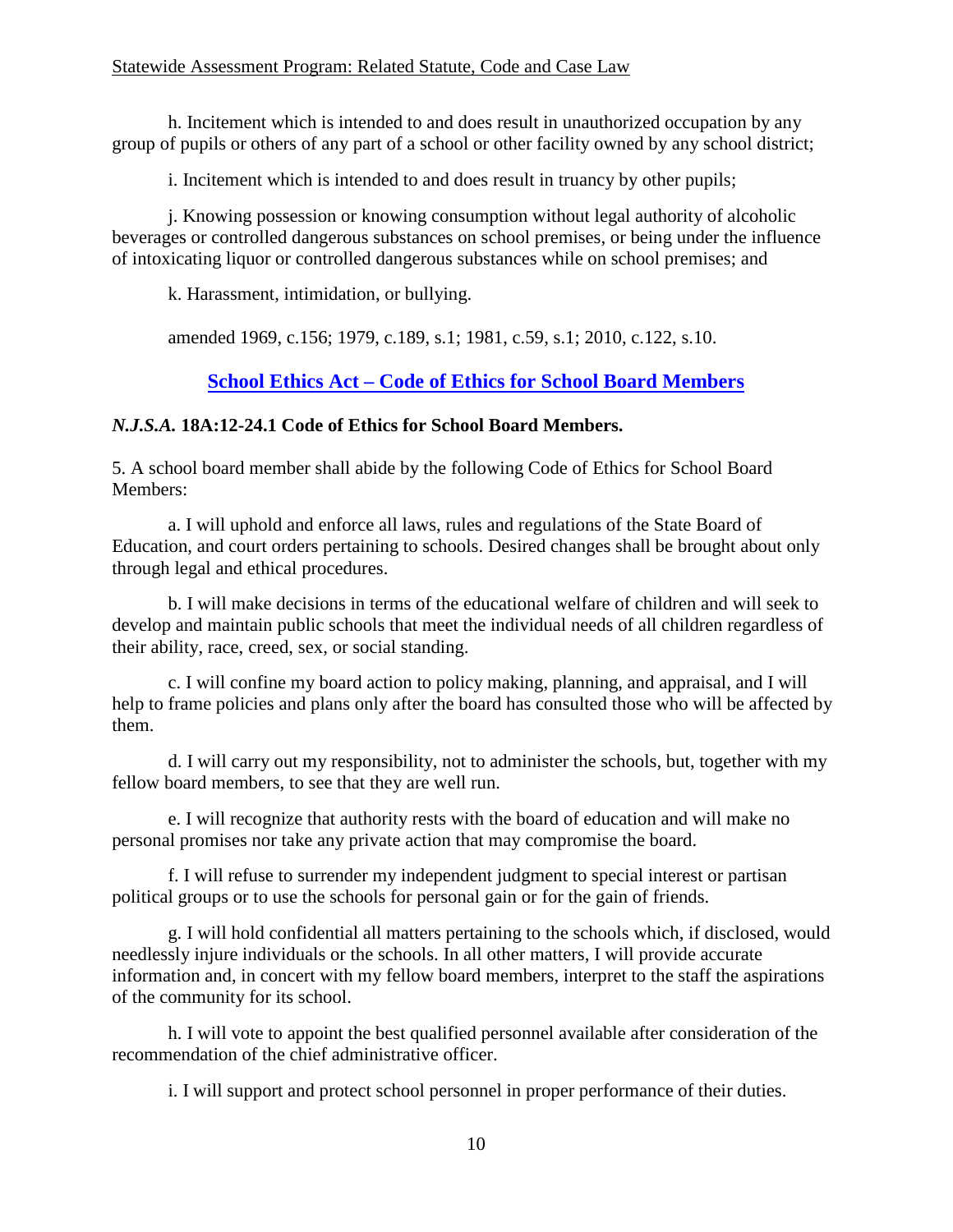j. I will refer all complaints to the chief administrative officer and will act on the complaints at public meetings only after failure of an administrative solution.

L.2001,c.178,s.5.

#### **Court Decisions: Do They Identify a Constitutional Right to Opt-Out of the State Testing Program?**

*The following federal court decisions have been cited by opponents as identifying a Constitutional basis for parents' right to have their children opt out of the state testing program. None of the cases, however, address testing.*

*Meyer v. Nebraska,* 262 *U.S.* 390 (1923). Teacher, while working in a parochial school, was convicted for teaching the German language to a 10-year old child who had not successfully passed the eighth grade, in violation of a Nebraska statute that prohibited teaching of languages other than English to children who had not passed the eighth grade. Supreme Court reversed, holding that the statute was arbitrary and capricious and unrelated to any legitimate state goal.

*Pierce v. Soc'y of Sisters*, 268 *U.S.* 510 (1925). Supreme Court invalidated the Oregon Compulsory Attendance Act, a law that mandated all children ages 8-16 attend public schools and which was aimed at eliminating all private and parochial schools. The Society of Sisters, a group that operated an orphanage and religious schools, challenged the law. The Court held that the Act unreasonably interfered with the liberty of parents and guardians to direct the upbringing and education of children under their control.

*Griswold v. Connecticut*, 381 *U.S.* 479 (1965). Connecticut statute made the use of contraceptives a criminal offense. The executive and medical directors of the Planned Parenthood League of Connecticut were convicted in the Circuit Court for the Sixth Circuit in New Haven, Connecticut, on a charge of having violated the statute as accessories by giving information, instruction, and advice to married persons as to the means of preventing conception. Supreme Court reversed, finding that the statute was invalid as an unconstitutional invasion of the right of privacy of married persons.

*Wisconsin v. Yoder,* 406 *U.S.* 205 (1972). Wisconsin's compulsory education law required children to attend school until age 16. Defendants, members of the Amish faith, refused to send their children, ages 14 and 15, to public school after the children had completed the eighth grade, and the defendants were convicted of violating the compulsory attendance law. Convictions were reversed by the Wisconsin Supreme Court, sustaining defendants' claims that their right to free exercise of religion had been violated. The U.S. Supreme Court affirmed. Secondary schooling would substantially interfere with the religious development of the Amish child and contravened the basic religious tenets and practices of the Amish faith. Parents have the right to direct the religious upbringing of their children.

*Reno v. Flores*, 507 *U.S.* 292 (1993). Supreme Court addressed the issue of whether suspected undocumented juveniles, arrested by the Immigration and Naturalization Service and awaiting a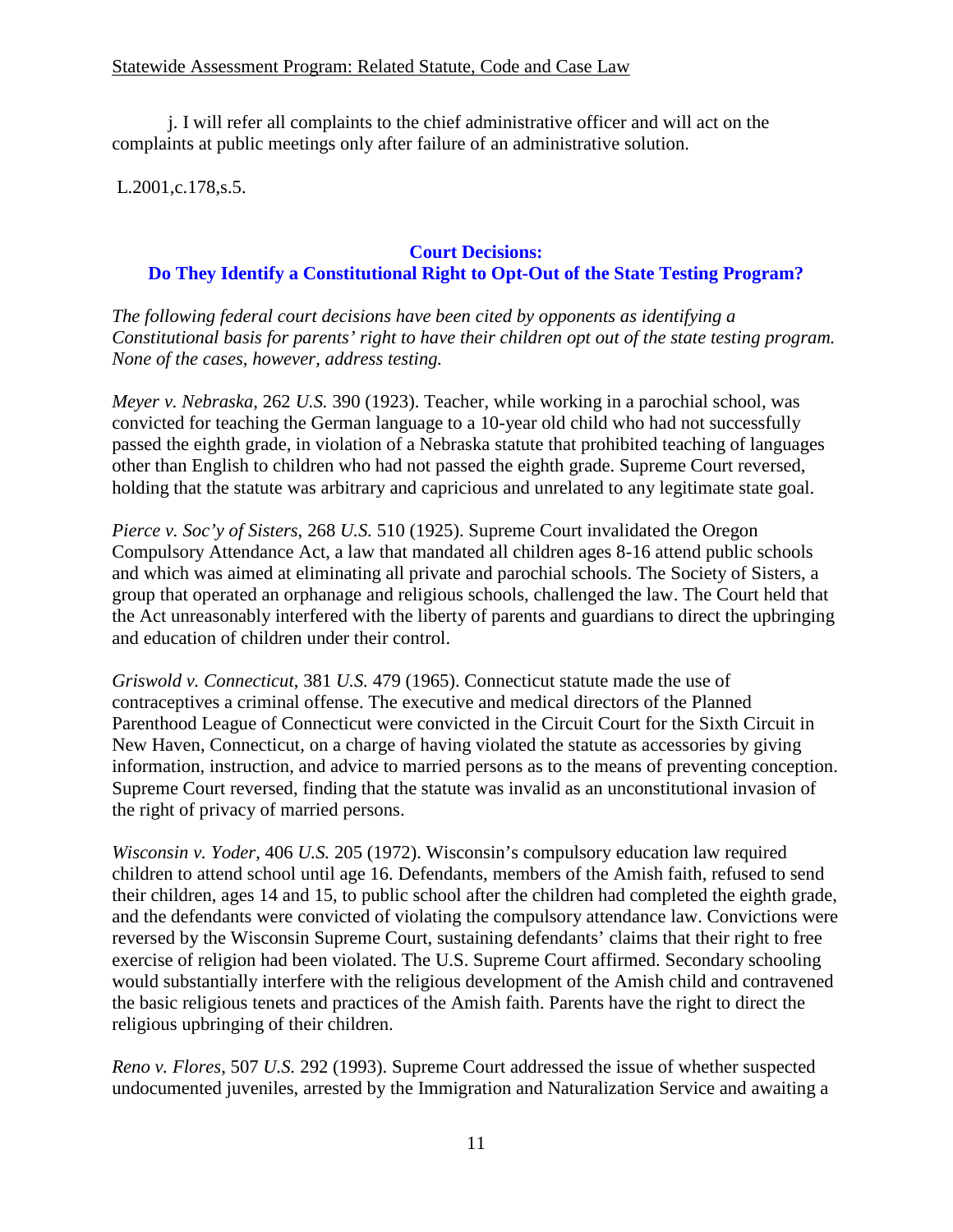hearing on deportation, may be released to the custody of responsible adults who are not their parents, close relatives or legal guardian.

*M.L.B. v. S.L.J.,* 519 *U.S.* 102 (1996). Termination of parental rights matter involving an indigent mother's inability to pay for court transcripts, necessary for appeal. Parents' interest in their relationship with their children was sufficiently strong as to require provision of a free transcript for indigents. State's conditioning of natural mother's right to appeal from civil decision terminating her parental rights on her ability to prepay record preparation fees held inconsistent with [Fourteenth Amendment's](https://www.lexis.com/research/buttonTFLink?_m=b90309c49ce1a3fa5b760fda8de0e3e1&_xfercite=%3ccite%20cc%3d%22USA%22%3e%3c%21%5bCDATA%5b519%20U.S.%20102%5d%5d%3e%3c%2fcite%3e&_butType=4&_butStat=0&_butNum=27&_butInline=1&_butinfo=U.S.%20CONST.%20AMEND.%2014&_fmtstr=FULL&docnum=1&_startdoc=1&wchp=dGLzVzB-zSkAW&_md5=3efbf1372e128b44a3024ae83c4725d1) due process and equal protection.

*Troxel v. Granville,* 530 U.S. 57 (2000). A Washington State statute (1) permitted any person to petition a state court for child visitation rights at any time, and (2) authorized the court to order visitation rights for any person when visitation might serve the best interest of the child. Application of the state statute to allow visitation rights to the paternal grandparents violated the mother's right, under the due process clause of the Constitution's Fourteenth Amendment, to bring up her children.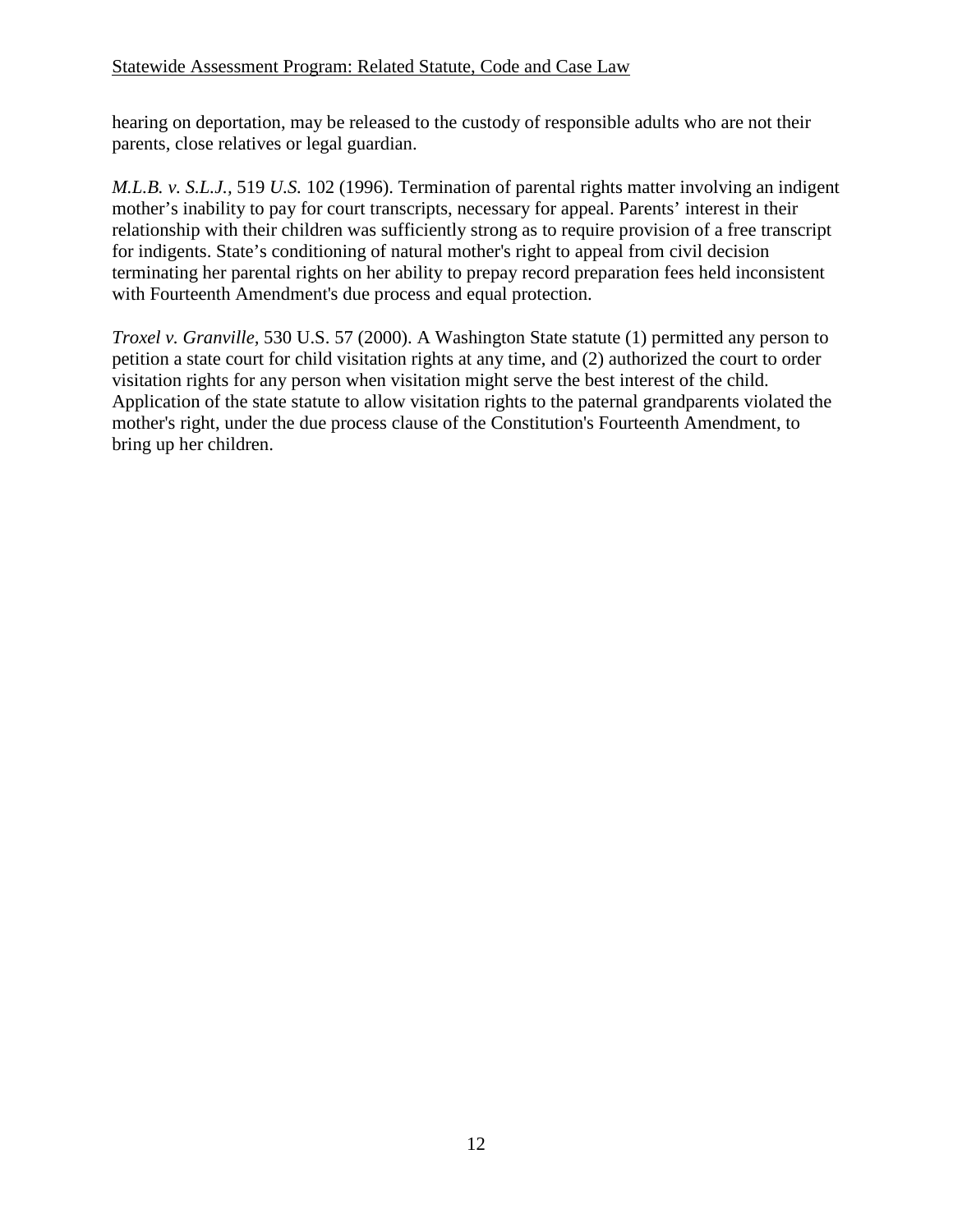# **Excerpts from the 2016 Spring PARCC Test Administrator Manual**

## **High School Mathematics – Computer Based Testing**

## **4.7.4 Dismissing Students for Misconduct**

The Test Administrator has the authority to dismiss any student for misconduct according to your local policy. If student misconduct warrants dismissal, collect the student's test materials. The student will then be dismissed from the testing environment. The student may be eligible to continue testing in another location (e.g., guidance counselor's office) according to local policy. The school or LEA must submit a Form to Report a Testing Irregularity or Security Breach within two school days unless otherwise directed by your LEA Test Coordinator or PARCC State Contact. Your state may have additional guidance on dismissing students for misconduct. Refer to your School Test Coordinator.

If a student is dismissed, the Test Administrator must exit the student's test in TestNav and ensure the student's unit is locked in PearsonAccessnext. If a student is observed with any of the items listed in Section 2.3 during testing or during breaks, the Test Administrator should collect the prohibited materials. The school or LEA should complete the Form to Report a Testing Irregularity or Security Breach in **Appendix D** of the *Test Coordinator Manual* and follow your state policy for submitting the form.

## **Excerpts from the 2016 Spring PARCC Test Coordinator Manual**

## **High School Mathematics – Computer Based Testing**

### **4.3.1 Dismissing Students for Misconduct**

The Test Administrator has the authority to dismiss any student for misconduct according to your local policy. If student misconduct warrants dismissal, collect the student's test materials. The student will then be dismissed from the testing environment. The student may be eligible to continue testing in another location (e.g., guidance counselor's office) according to local policy. The school or LEA must submit a Form to Report a Testing Irregularity or Security Breach within two school days unless otherwise directed by your LEA Test Coordinator or PARCC State Contact. Your state may have additional guidance on dismissing students for misconduct. Refer to **Appendix C**.

If a student is observed with any of the items listed in Section 2.3 during testing or during breaks, the Test Administrator should collect the prohibited materials. The school or LEA should complete the Form to Report a Testing Irregularity or Security Breach in **Appendix D** and follow the state policy for submitting the form.

*If a student is dismissed, the Test Administrator must exit the student's test in TestNav and ensure the student's unit is locked in PearsonAccessnext.*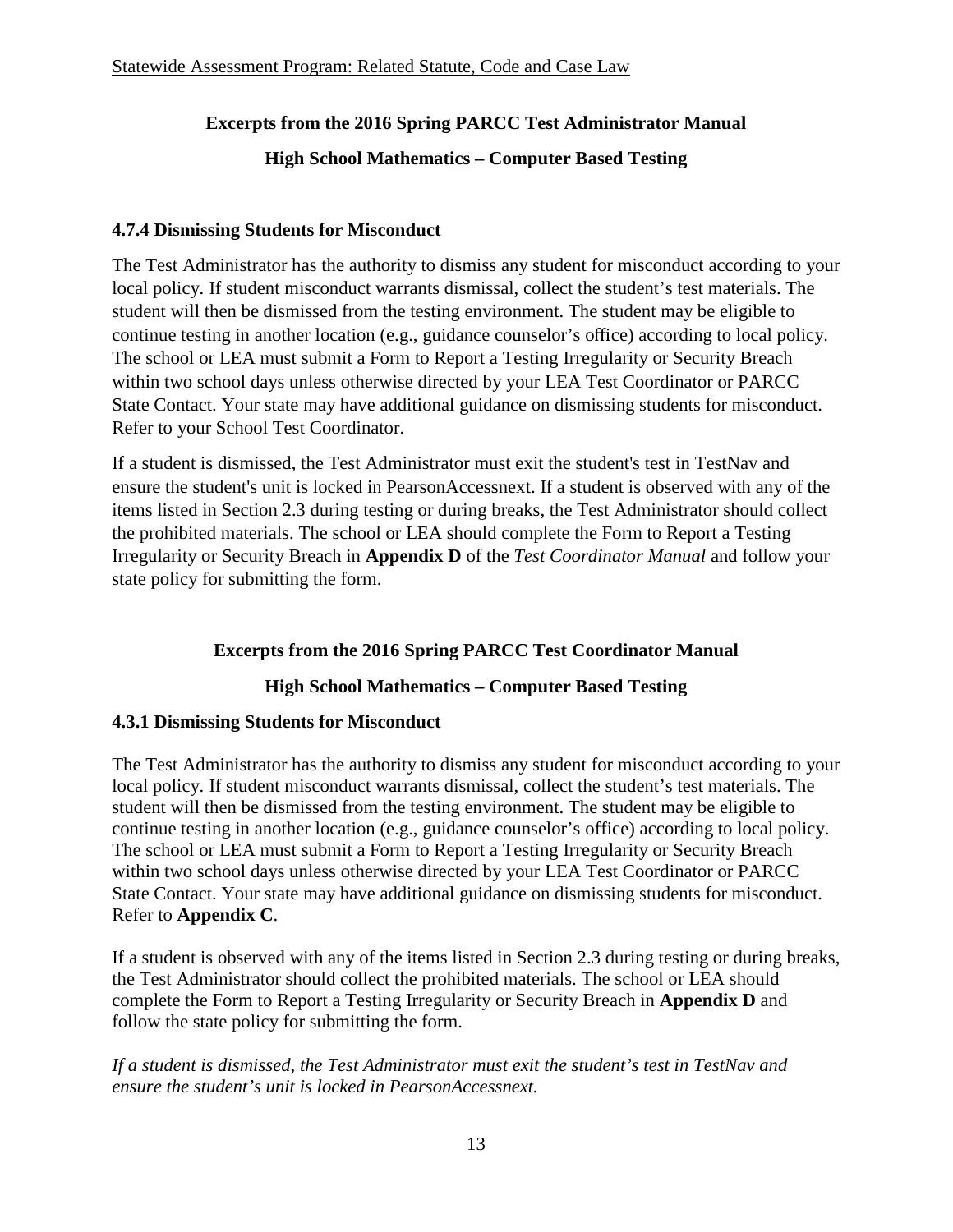## **New Jersey**

Note: Please note that section and appendix references in the State Policy Addendum refer to sections/appendices in the Test Coordinator manual available at [http://parcc.pearson.com](http://parcc.pearson.com/)

| <b>Issue</b>                                                                           | <b>TCM Section</b> | <b>State Policy</b>                                                                                                                                                                                                                                                                                                                                                                                                                                                                                                                                                                                                                                                                                                                                                                                                                                                                                                 |
|----------------------------------------------------------------------------------------|--------------------|---------------------------------------------------------------------------------------------------------------------------------------------------------------------------------------------------------------------------------------------------------------------------------------------------------------------------------------------------------------------------------------------------------------------------------------------------------------------------------------------------------------------------------------------------------------------------------------------------------------------------------------------------------------------------------------------------------------------------------------------------------------------------------------------------------------------------------------------------------------------------------------------------------------------|
| <b>Procedures for</b><br><b>Dismissing</b><br><b>Students</b><br><b>For Misconduct</b> | 4.3.1              | STC contacts the LEA Coordinator to<br>immediately report student misconduct (i.e.,<br>refusing to test, disruptive behavior,<br>unauthorized electronics; cheating). The LEA Test<br>Coordinator must contact the Office of Assessment<br>Immediately upon receiving call from STC. At<br>The discretion of the LEA Test Coordinator, the<br>STC may complete the <i>New Jersey Testing</i><br><b>Irregularity and Security Breach Form</b><br>documenting the situation. The LEA Test<br>Coordinator uploads the completed form to<br>Pearson Access next within five school days.<br>An electronic version of the completed form<br>Must be sent to the appropriate PARCC State<br>Coordinator within five days.                                                                                                                                                                                                 |
| <b>Additional</b><br><b>State</b><br><b>Considerations</b>                             |                    | <b>Home-School Students and Private/Parocial</b><br><b>School Students</b><br>Students who are full-time home-schooled or full-<br>time at a private tuition-based or parocial school are<br>not eligible to take any state tests (excludes special<br>education students who attend an approved private<br>school for the disabled in which tuition is the<br>financial responsibility of the local education<br>agency). Please refer to New Jersey Administrative<br>Code (N.J.A.C.) 6A:8-1.2(a).<br><b>Middle School Students taking Algebra I or</b><br><b>Geometry</b><br>Middle School Students who are currently taking<br>Alegebra I or Geometry to not take the grade level<br>mathematics assessment; however, they must take<br>the Algebra I or Geometry assessment.<br><b>Students Who Move From One District to</b><br><b>Another District During Testing Window -</b><br><b>Paper-Based Testing</b> |